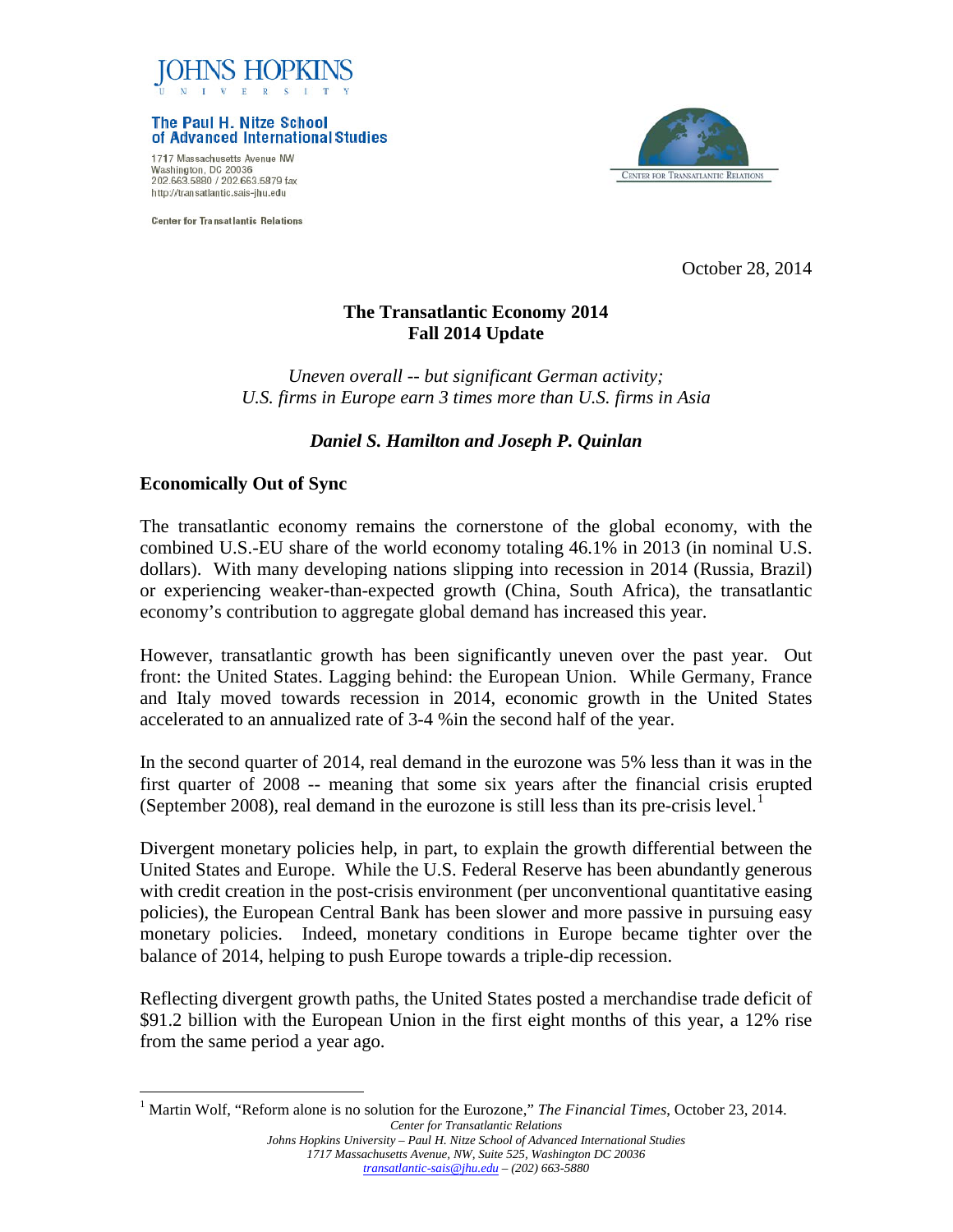

America's trade deficit in goods with Germany widened by nearly 14% in the first eight months of this year, to roughly \$48 billion. Germany accounted for more than half of America's trade deficit with the EU in the January-August period.

### **Transatlantic M&A Activity: The Animal Spirits Return**

Transatlantic corporate mergers have increased noticeably in 2014, with European acquirers of U.S. firms leading the way. The attraction of the United States lies with its lower energy costs, expanding economy, entrepreneurial culture and first-mover advantage in a number of key technologies.

In the year-to-date through September 2014, European firms were active acquirers in some 735 deals in the United States, with the volume of the deals amounting to \$174 billion. Both the dollar volume of deals and the number of deals were up significantly from the levels of 2013.

German firms have been notably active in the United States this year. According to *The Economis*t, "of all the American companies receiving foreign bids this year, a fifth were from German buyers, measured in value. And of all the cross-border takeovers worldwide led by German firms, 60% were for American firms."

U.S. M&A activity remains relatively robust in Europe: some 919 deals were concluded in the first nine months of the year, totaling some \$196 billion in value.

#### **European Foreign Direct Investment in the United States**

In the first half of 2014, U.S. capital inflows from Europe totaled \$88 billion, with the bulk of the decline reflecting one transaction: Vodafone of the UK selling its 45% stake in Verizon Wireless back to Verizon. This deal (or disinvestment) was completed in the first quarter of 2014 for \$130 billion. As a consequence, U.S. inflows from the UK were -\$122 billion in the first quarter of 2014, skewing the overall figure.

U.S. FDI inflows from Luxembourg were -\$12.4 billion in the first half of 2014, a negative number that most likely reflects a similar transaction noted above with the United Kingdom.

When the figures from the United Kingdom and Luxembourg are removed from the total in the first quarter, U.S. FDI inflows from Europe in the first half of 2014 were a positive \$55 billion.

Reflecting strong M&A activity by German firms, U.S. FDI inflows from Germany totaled nearly \$2 billion in the first half of 2014, up 40% from the depressed levels of a year ago.